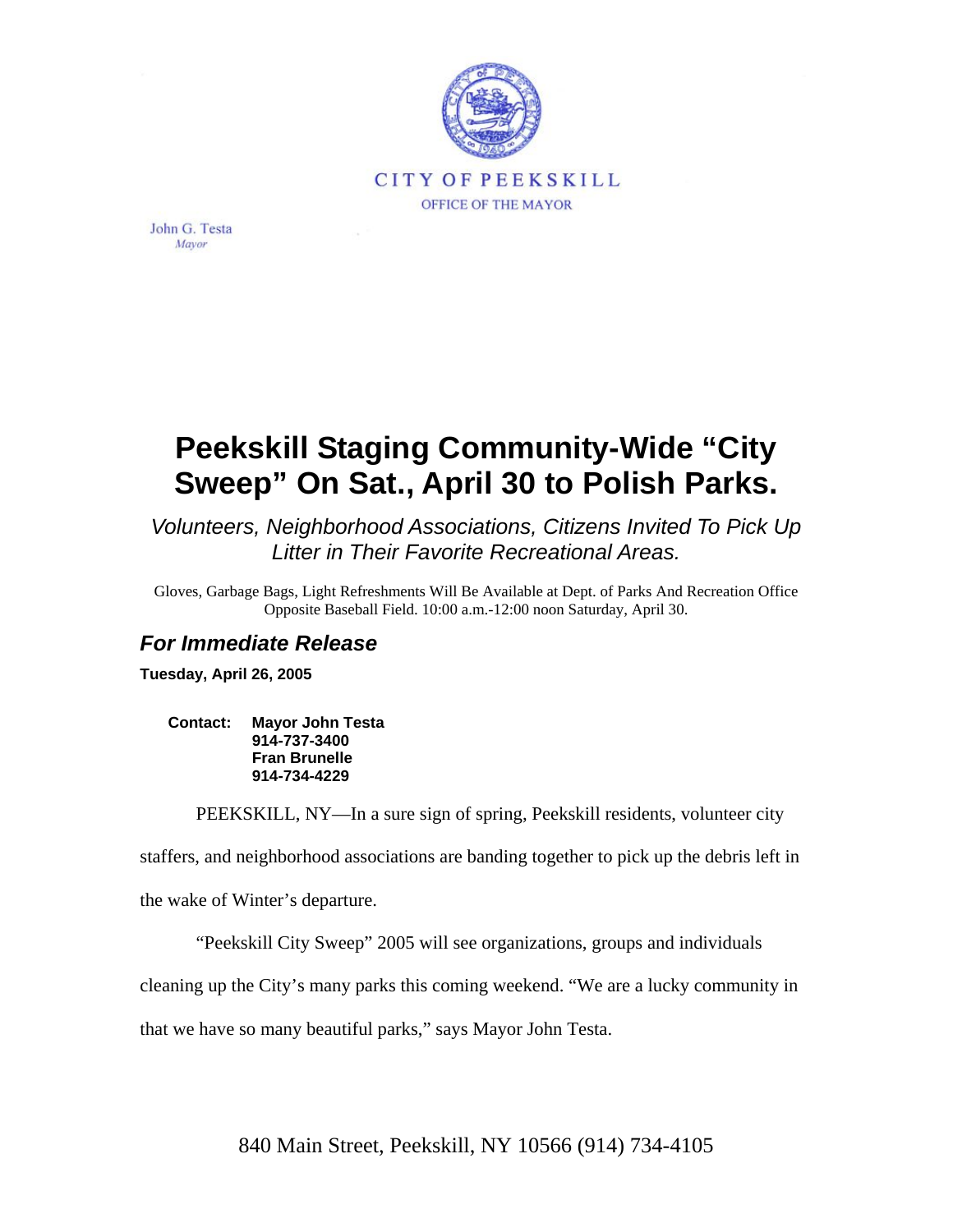"This is a great opportunity for people to tap into a resource they might not know about and to experience how lovely our City parks are," Testa says.

Participants will be able to pick up garbage bags, gloves and light refreshments at the Department of Parks and Recreation's Depew Park Headquarters, which is located right opposite the facility's ball field. The event is being held rain or shine. Bags will be available from 10:00 a.m. to noon.

There will be clear bags for recyclables and dark ones for regular trash. Those involved in the cleanup can leave full bags at the parks, where they will be picked up later in the day.

For a community that encompasses just two square miles, Peekskill has a fairly large number of parks. There are a total of ten, and they take up a sizeable 250 acres The City's parks range from the carefully manicured and landscaped Depew Park, which has a large track for joggers and runners, baseball fields, tennis courts, a playground, a swimming pool and the lovely Lake Mitchell, to the compact Pugsley Park, which provides a green break on busy Main Street as it slopes gently up to the north.

Riverfront Green provides a magnificent view of the Hudson, while Fort Hill Park is both an historic battle site and a nature reserve that hosts herds of deer, turtles and birds.

"Our City staffers do a great job at keeping our parks clean, but a little assist from Peekskill's neighborhoods can help us jump start into another great year," Testa says. In recent years, neighborhood associations have done everything from remove accumulated trash and scrap metal from parks to repairing worn out benches.

2